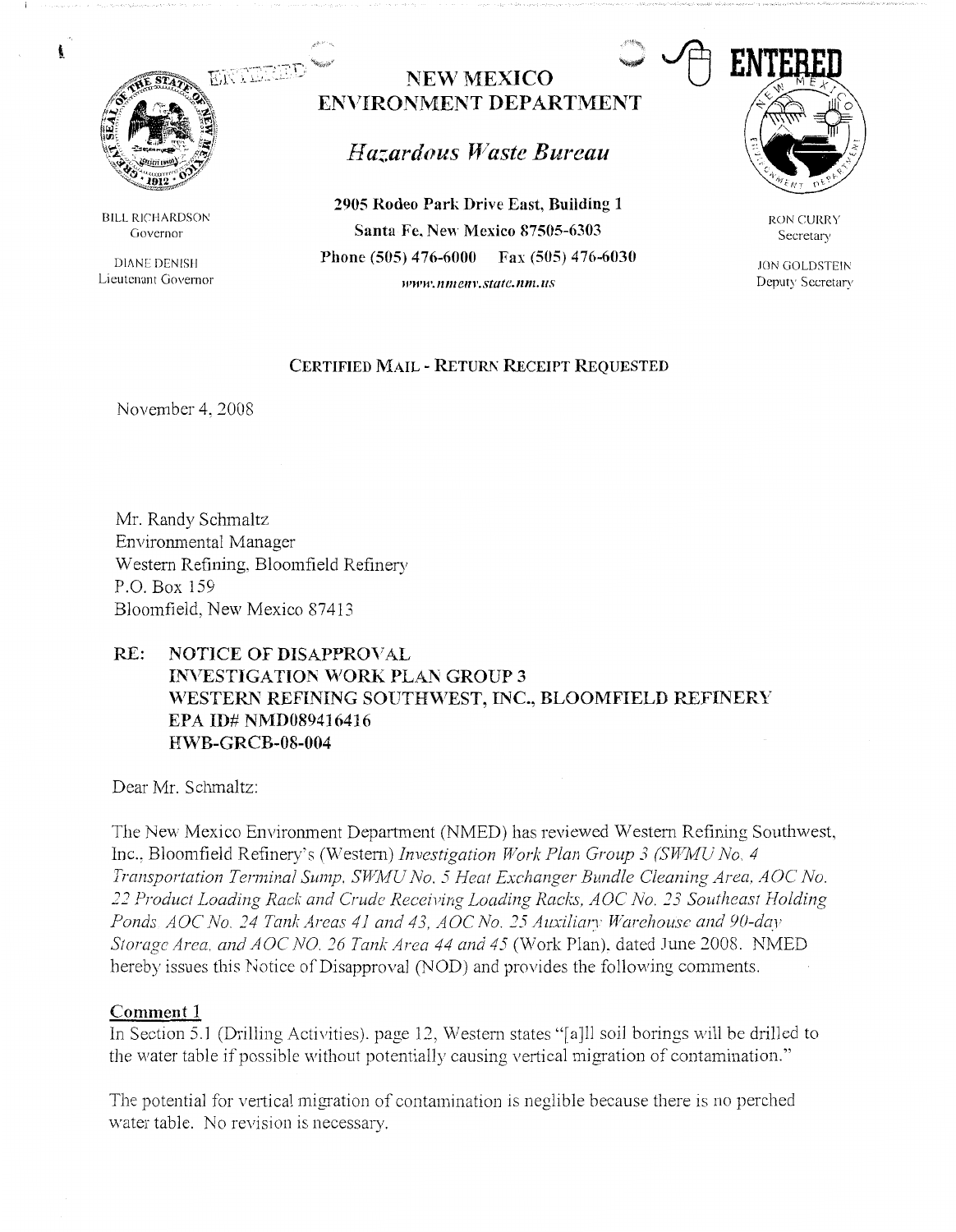Mr. Schmaltz November 4, 2008 Page 2 of 6

#### **Comment 2**

In Section 5.1 (Drilling Activities), page 12, Western states "[i]f contamination is detected at the water table, then the boring will be drilled five feet below the water table or to refusal. Soil borings to be completed as permanent monitoring wells will be drilled to the top of bedrock (Nacimiento Formation) and the anticipated completion depth ranges from 35 to 40 feet. Soil samples will be collected continuously and logged by a qualified geologist or engineer. Slotted (0.01 inch) PVC well screen will be placed at the bottom of the well and will extend for 15 feet to ensure that the entire saturated zone is open to the well. A 10/20 sand filter pack will be installed to two feet over the top of the well screen."

The monitoring wells must be screened to cross the water table with approximately five feet of screen above the water table and five to ten feet of screen below the water table. This will allow for seasonal fluctuations, detection of separate phase hydrocarbons, and vadose zone monitoring. The wells should encompass a minimum water column of five feet if possible. The Work Plan must be revised to address the well screen lengths as described above.

## **Comment 3**

In Section 5.2 (Soil Sampling), under SWMU No. 5, page 13, Western states "[t]o assess the potential for a release from the sump, which collects the washwater inside the eastern end of the warehouse building, a soil boring has been located just outside the warehouse building in a down-gradient direction from the sump. The soil boring will be completed as a permanent monitoring well (See Section 5.3.2)." In the same Section, page 14 under AOC No. 25, Western states "[a]s discussed above, a soil boring will be installed just outside the 90-day storage area in the down-gradient direction and it will be completed as a permanent monitoring well (Figure 8)."

It is not clear from the above statements if one or two soil borings will be completed as monitoring wells. The first paragraph places the soil boring outside the warehouse building while the second paragraph places the soil boring outside the 90-day storage area. Additionally, the descriptions do not make it clear that the warehouse and 90-day storage area are adjacent to one another. The descriptions read as if two soil borings will be installed, but Figure 8 only shows one boring at SWMU No. 5 and AOC No. 25. Western must revise the above paragraphs to clarify the proposed work.

## **Comment 4**

In Section 5.2 (Soil Sampling), page 13, SWMU No. 5, Western describes the installation of a soil boring to be completed as a monitoring well outside the warehouse building.

Western must revise Figures 2 and 8 to move the proposed soil boring/monitoring well approximately 20 feet west, placing the well further downgradient from the sump in the general direction of groundwater flow.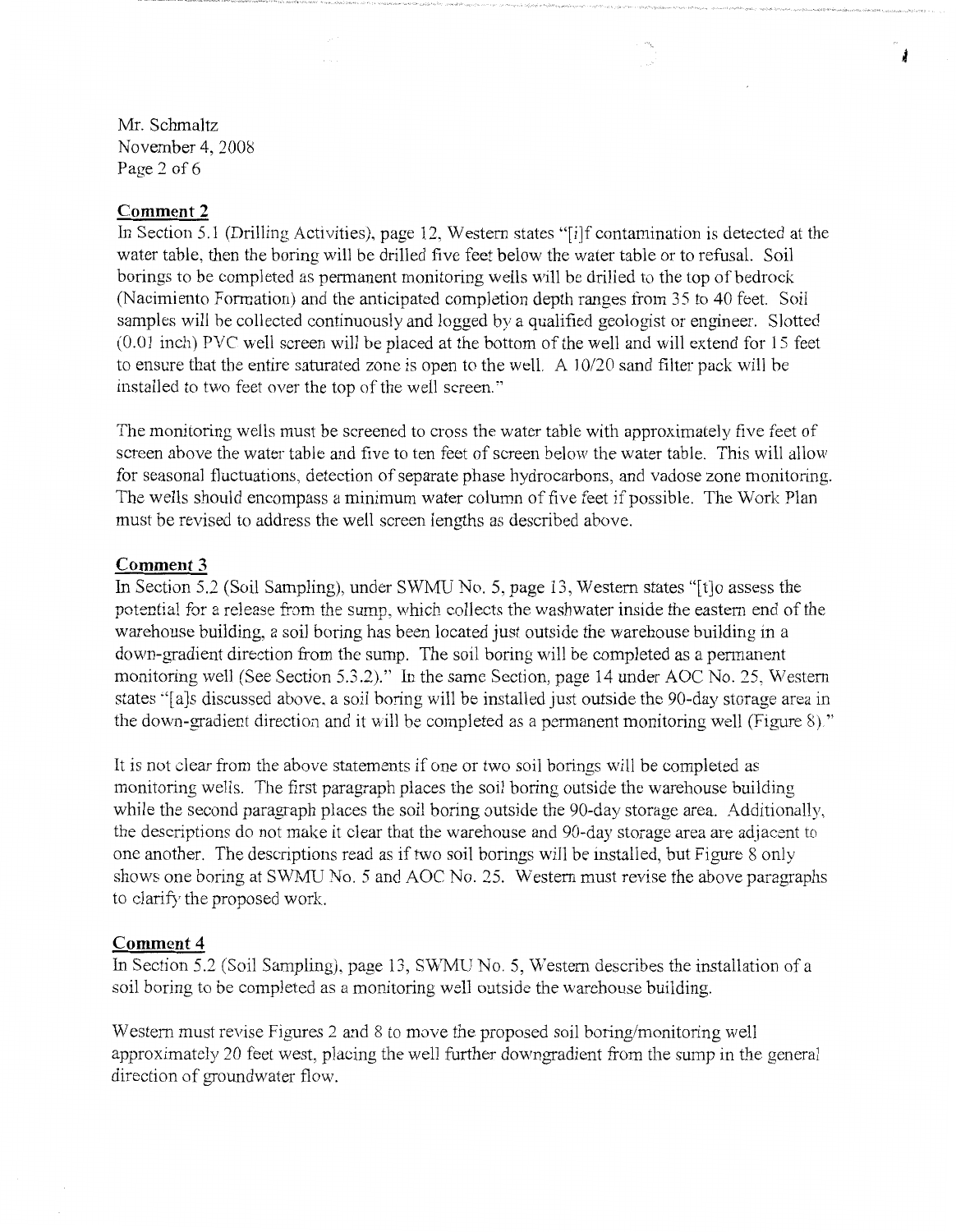Mr. Schmaltz November 4, 2008 Page 3 of 6

### **Comment 5**

In Section 5.2 (Soil Sampling). page 13 and 14. AOC No. 22, Western makes references to the locations of soil borings and surface samples but does not always identify how many soil borings will be advanced or how may surface samples will be collected.

Western must revise this paragraph in the Work Plan to identify the number of surface samples to be collected and the number of soil borings to be drilled.

#### **Comment 6**

In Section 5.2 (Soil Sampling), page 14, under AOC No. 24, Western states ''AOC No. 24 includes the area where Tanks 41 and 43 are located. These tanks are used to temporarily store crude oil with a high water fraction."

The above quote implies Tanks 41 and 43 are currently in use. Email correspondence dated September 9 and 10, 2008, between the Oil Conservation Division (OCD) and Western indicates that Tank 43 is no longer in service and is scheduled to be demolished. Western must revise the Work Plan to provide the current status of Tank 43 and indicate if the tank will be replaced. If Tank 43 is removed, Western must propose to collect a representative number of discrete samples from the soils beneath the tank to confirm that releases have not occurred. In addition, either in the background section or another appropriate section of the Work Plan, Western must clearly describe the current status of each SV/MU and AOC.

#### **Comment 7**

Section 5.2 (Soil Sampling). page 14, AOC No. 24 Western states "[t]he boring to the northwest of the heater treater will be completed as a permanent monitoring well if there is any indication of saturation in any of the three soil borings completed in this area."

As written, it is not clear if the boring will only be completed as a monitoring well if there is saturation in any of the three soil borings. It is also not clear if saturation is observed in either of the other two soil borings, then those borings will be converted into monitoring wells. Western must revise the Work Plan to clarify the above statement.

#### **Comment 8**

Section 5.2 (Soil Sampling), page 15, AOC No. 25 Western states "[t]he warehouse is currently used to store dry materials and mechanical equipment and as an employee health center, and as such does not present a threat of release to the environment."

Western must revise the above sentence to identify the dry materials stored in the warehouse.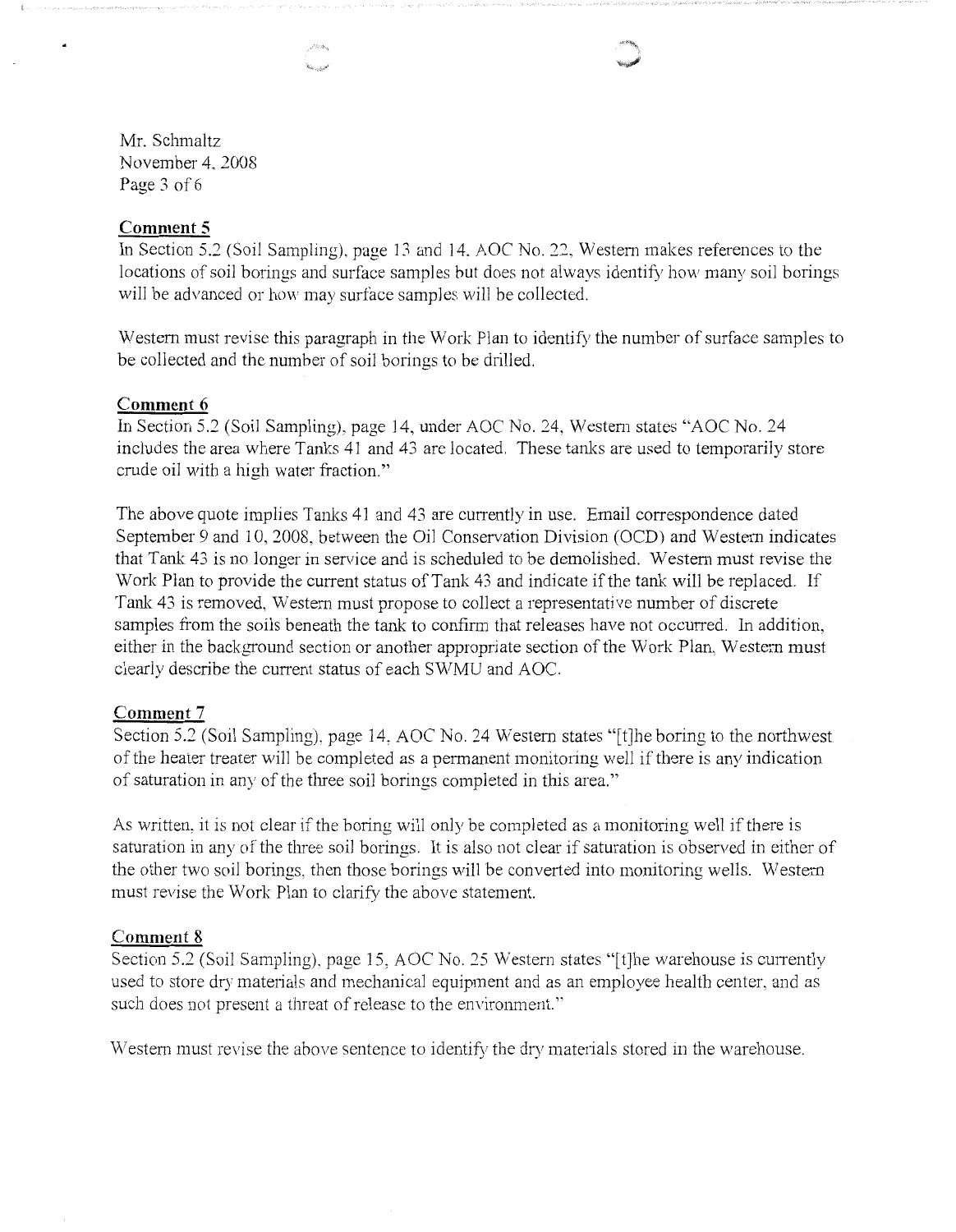Mr. Schmaltz November 4, 2008 Page 4 of 6

#### **Comment 9**

Western references the collection of surface samples throughout Section 5 (Investigation Methods).

Western does not define the depths at which the surface samples will be collected. Because volatile organic compounds (VOCs) are a concern at this site, the surface samples must be collected from 0-6 inches and one to two feet below ground surface. W estem must revise the Work Plan accordingly.

### **Comment 10**

Western must add the analyses of total dissolved solids to the general chemistry parameters found in Section 5.8 (Chemical Analyses), page 24. Western must also state, in Section 5.8, that diesel range organics (DRO) will be analyzed for the extended carbon range.

#### **Comment 11**

In Section 7 (Schedule), page 27, Western states "[c]ompletion of the data gap analysis will complete all activities conducted under this investigation workplan. If the data gap analysis indicates that additional investigation activities are necessary to satisfy the site investigation objectives, then Western may notify the NMED of the need to conduct additional assessment at the conclusion of the data gap analysis. If such notification is provided to NMED, any and all relevant information collected by Western will be provided to NMED, which pertains to the determination that additional assessment is required. If so directed by NMED, then Western will prepare and submit a revised investigation workplan to collect the data identified in the data gap analysis. This revised investigation workplan will be submitted to the NMED for review and approval within 60 days of notice to proceed. Otherwise, Western will prepare an investigation report pursuant to Section X.C of the Order. The investigation report will be submitted to the NMED within 120 days of completion of the data gap analysis." NMED has the following comments:

- a. Western states "[i]f so directed by NMED, then Western will prepare and submit a revised investigation work plan to collect the data identified in the data gap analysis." Western cannot revise an already approved Work Plan by NMED. If additional work is necessary that is identified by Western's data gap analysis, then a Phase II work plan will be required by NMED, upon review of the results of the first phase of the investigation. Western must remove this sentence from Section 7 of the Work Plan.
- b. Western may provide the information acquired through the data gap analysis in the investigation report.
- c. Western may complete the data gap analysis as described and complete additional work prior to the submittal of the investigation report. The additional work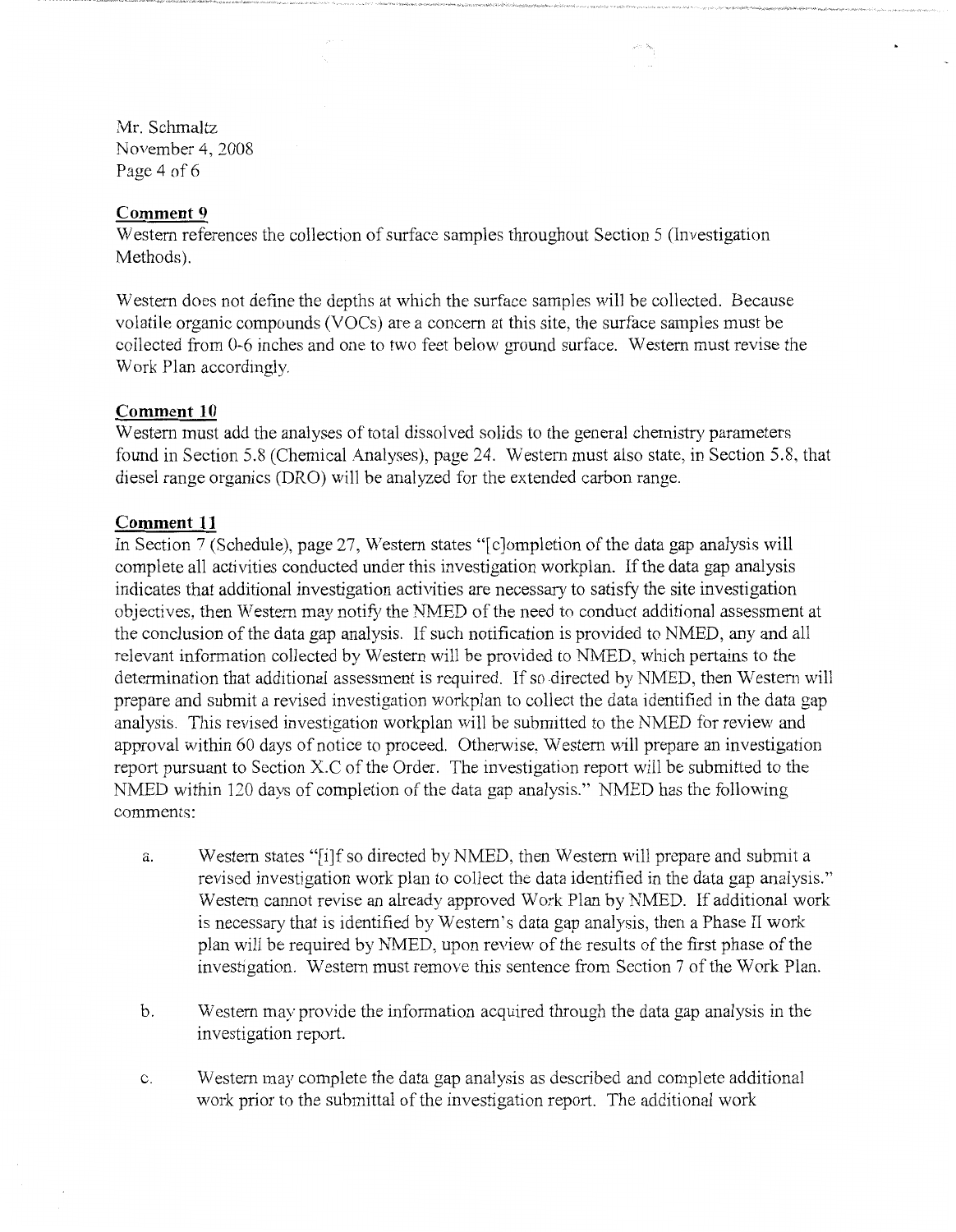Mr. Schmaltz November 4, 2008 Page 5 of 6

> completed would be conducted at risk; NMED may require additional investigation activities upon review of the investigation report. If Western chooses to complete additional work at risk. the work must be completed in accordance with the standards established in the July 27, 2007 Order, and be included in investigation report.

d. NMED will not approve the information pertaining to the "data gap analysis" in Section 7.0 as currently stated in the Repot.

### **Comment 12**

In Figure *2* of the Work Plan. Western provides proposed surface sampling and soil boring locations, monitoring well locations. and previous sampling locations referenced within the Work Plan. It is difficult to identify many of these locations (e.g., Soil borings B-1 through B-4 are difficult to locate within the figure).

Western must revise Figure 2 to clearly identify the proposed surface sampling, soil boring and monitoring well locations, as well as historical locations referenced within the Work Plan. In addition, Western must identify the purpose of the blue arrows included in Figure 2.

#### **Comment 13**

In Figures 8 and 9, Western provides the sample and monitoring well locations on aerial photographs, but none of the SWMU's and AOCs are identified or labeled.

Western must revise Figures 8 and 9 to identify and label the locations of the SWMUs and AOCs.

#### **Comment 14**

Western must revise the Work Plan to add additional figures (site plans-11x17) for each individual SWMU and AOC. Each figure must provide sufficient detail to clearly identify features such as catch basins. piping. sumps. surface and subsurface features. For example, the description provided for AOC No. *22* states "[a]t each loading rack, the tmcks are parked on a concrete pad that drains to a single sump.'' The figure provided for AOC No. *22* must clearly identify the concrete pad and drainages to the sump, as well as the sump.

## **Comment 15**

Western must revise the sampling section of the Work Plan to propose and include headspace vapor monitoring details for percent carbon dioxide and oxygen above the water table in all newly installed monitoring wells.